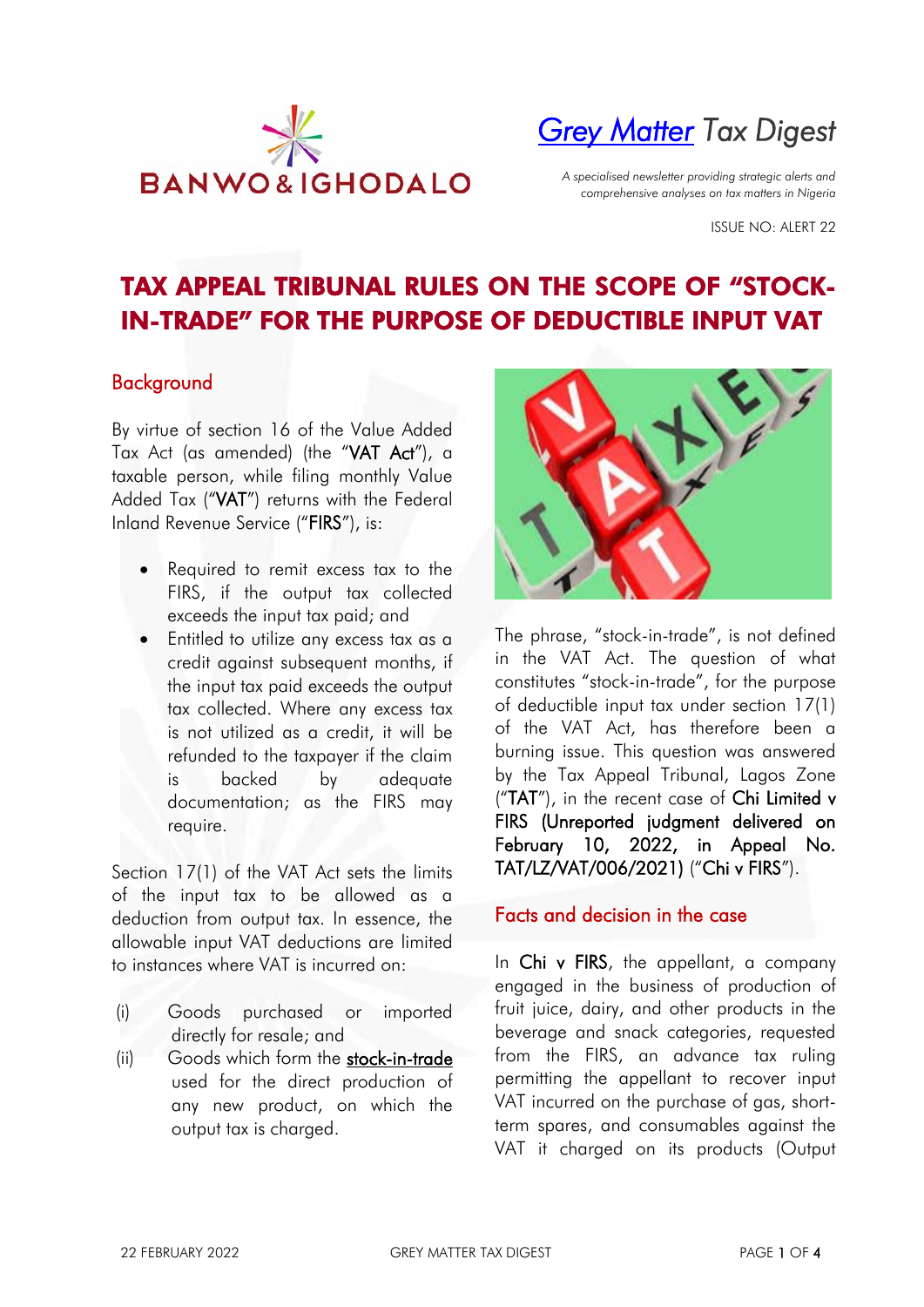VAT). The request was to determine whether the input VAT qualified as the appellant's stock-in-trade, for the purpose of the deduction allowed under section 17(1) of the VAT Act.



The FIRS refused to grant the appellant's request, on the ground that the appellant produces fruit juices, dairy, and other products. The FIRS contended that natural gas and diesel, short-term spares, and other manufacturing consumables are not the appellant's stock-in-trade or raw materials in the production of its products. According to the tax authority, these items form part of the company's production overhead (as attested to in the company's request letter) and as such, they are not deductible against the output tax arising from the sale of the company's products.

Dissatisfied, the appellant challenged the FIRS' ruling by filing an appeal before the TAT, on the grounds that the FIRS' interpretation of section 17(1) of the VAT Act was wrong. The appellant contended that its inventory or production overheads (such as the natural gas, short-term spares, and manufacturing consumables) form part of its stock-in-trade and input VAT on them are therefore deductible from output VAT, upon a holistic interpretation of the provisions of sections 16, 17(1) and 17(2) of the VAT Act.

In the absence of a definition in the VAT Act, the TAT, in determining the appeal, had recourse to the definition of "stock-intrade" in the Black's Law Dictionary, as follows:

- (i) The inventory carried by a retail business for sale in the ordinary course of business;
- (ii) The tools and equipment owned and used by a person engaged in a trade; and
- (iii) The equipment and other items needed to run a business.

Relying on this definition, the TAT agreed with the appellant and held that stock-intrade ordinarily means resources or assets used to operate a business and therefore goes beyond raw materials contrary to FIRS' contention.





Further, the TAT inquired into the question of whether a direct link exists between the appellant's stock-in-trade (gas, spares, and manufacturing consumables) and the production of any new product by the appellant, for the purpose of determining the appellant's eligibility to recover all input VAT incurred thereon. The question was also resolved in favour of the appellant.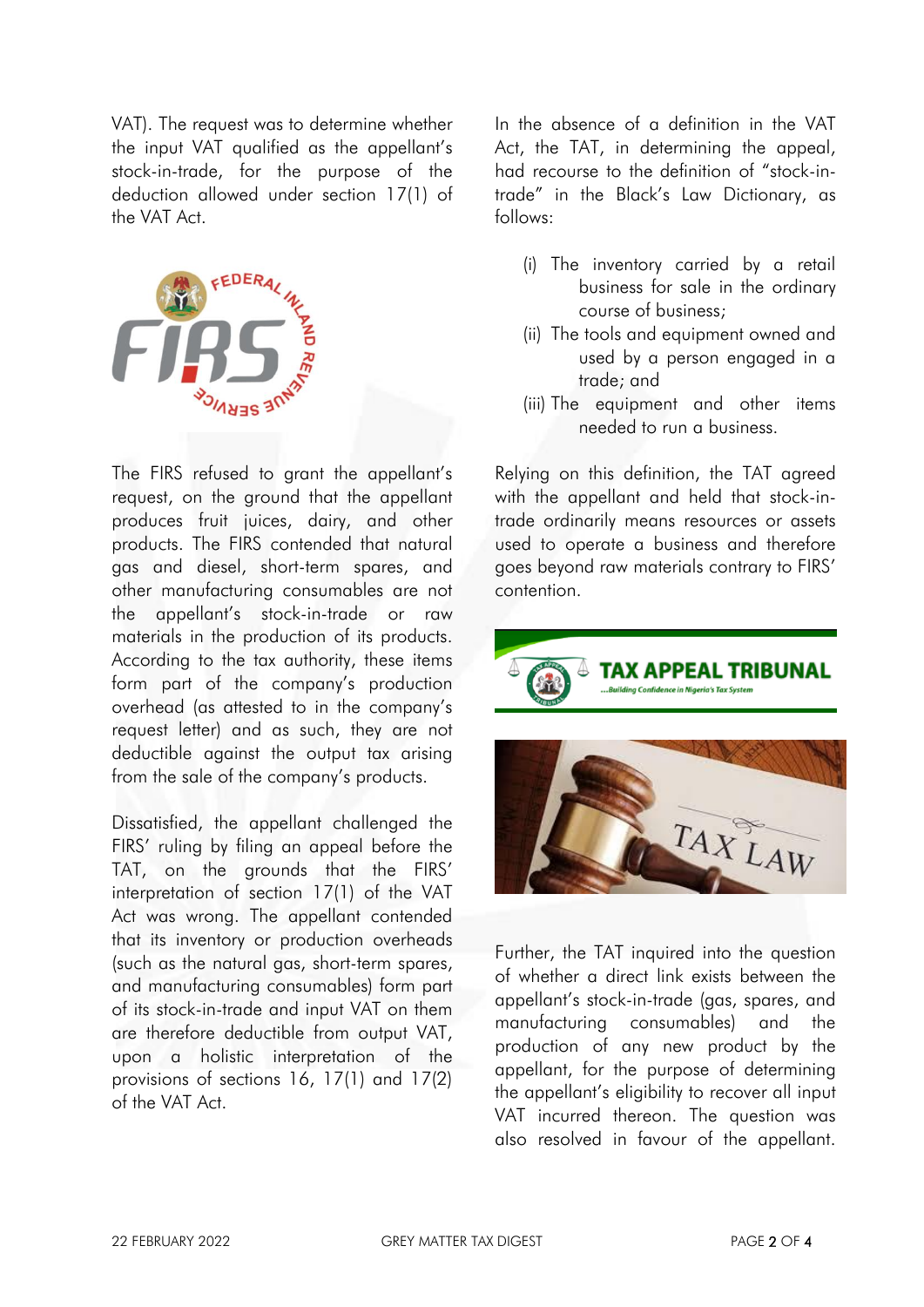The TAT accordingly made an order, directing the FIRS to allow the appellant to claim deduction on the input VAT incurred on natural gas, short-term spares, and other consumables used in the direct production of its final products.

#### **Commentary**

As noted by the TAT in the case, the underlying principle of VAT in sections 16 and 17 of the VAT Act, is for manufacturers to recover all input VAT, as much as possible. It is also for the ultimate VAT burden to be borne by the final consumer of the manufacturer's products. Against this backdrop, the TAT was right, in our view, to have aligned with the appellant's contention; that the provisions of section 17 of the VAT are deliberately elaborate, because the legislature intends that the input VAT to be recovered by manufacturers should not only relate to raw materials but to all inventory, overheads, tools and equipment used directly in production by a manufacturer and which have a direct link/ connection with the manufacturer's products.

Overall, the TAT decision in Chi v FIRS is a welcome development and heralds a new dispensation for manufacturers' ability to claim input tax deduction on all resources and assets used to operate their business – which have a direct link with the production of their products.

[Click here to read our last Tax Alert](https://www.banwo-ighodalo.com/assets/grey-matter/30c17b56a104484172f62d937cd61e76.pdf) 



## The Grey Matter Concept is an initiative of the law firm, Banwo & Ighodalo.

DISCLAIMER: This article is only intended to provide general information on the subject matter and does not by itself create a client/attorney relationship between readers and our Law Firm or serve as legal advice. We are available to provide specialist legal advice on the readers' specific circumstances when they arise.

 $\triangleright$  For further enquiries on this tax alert or any other tax-related subjects, please contact us through the details provided below.